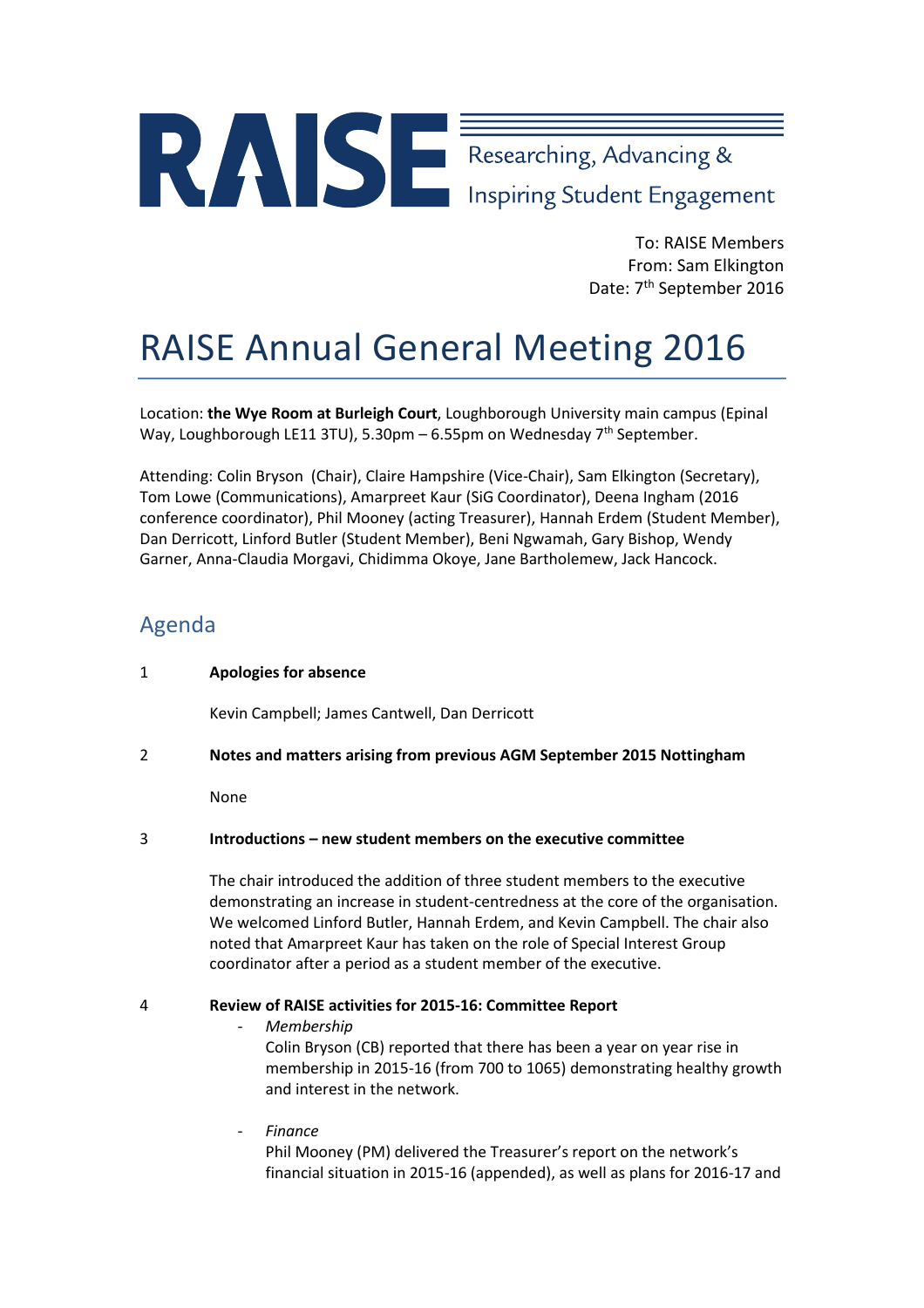beyond. PM reported a modest surplus in 2015-16 but noted that with projected plans to professionalise operations building from the launch of the new website and associated services, a second income stream was necessary so as not to necessitate RAISE drawing down significantly on reserves. Members at the AGM were in agreement that this was a necessary step to ensure the continued (financial and professional) viability of RAISE.

- *RAISE 2016 Annual Conference*

Deena Ingham (DI) in her role as conference coordinator addressed the AGM reporting on the situation with the 2016 annual conference at Loughborough. DI reported that there had been a healthy growth in proposals for presentations which had posed a challenge both space and timing wise when planning the event. It was noted that next year's conference would be extended to three days to accommodate the growing interest in and reputation of RAISE internationally.

- *Other events 2015-16*

CB noted that the majority of events outside of the annual conference had been hosted and ran by the SiGs. CB also reported on the activities he had been involved in as representative of RAISE such as the Student Voice Collective in the USA and the Students Partners Network in Australia.

- *Communications and networking*

Tom Lowe (TL) reported on the variety of communications activity he has undertaken as newly elected Communications Co-ordinator. TL noted that social media communications had been streamlined and focused through Twitter initially to ensure a structured and coherent communication strategy. A new professional communication strategy is imperative for achieving future plans. TL also encouraged membership input to the new website's functionality and content moving forwards.

Claire Hampshire (CH) reported on the construction and design of the new RAISE website. CH noted that the launch of the website would coincide with the launch of the RAISE journal (Student Engagement in Higher Education Journal) on September 8th.

- *SIGS*

Amarpreet Kaur (AK) reported on the activities and subsequent growth of each of the network's established and active special interest groups. AK also reported on the decision and process to add a further three new SiGs: Enhancing Graduate Outcomes, Digital, and Postgraduate and Professional.

- *Collaborations*

CB noted that members of the executive would be attending ISSOTL in October and reiterated the importance of actively attending international events so as to grow aware of the network. CB also noted that such activity is crucial to ensuring the accuracy of the student engagement agenda being advanced in global HE. It is crucial the network explores opportunities for cross-educational groups. CB noted that TSEP and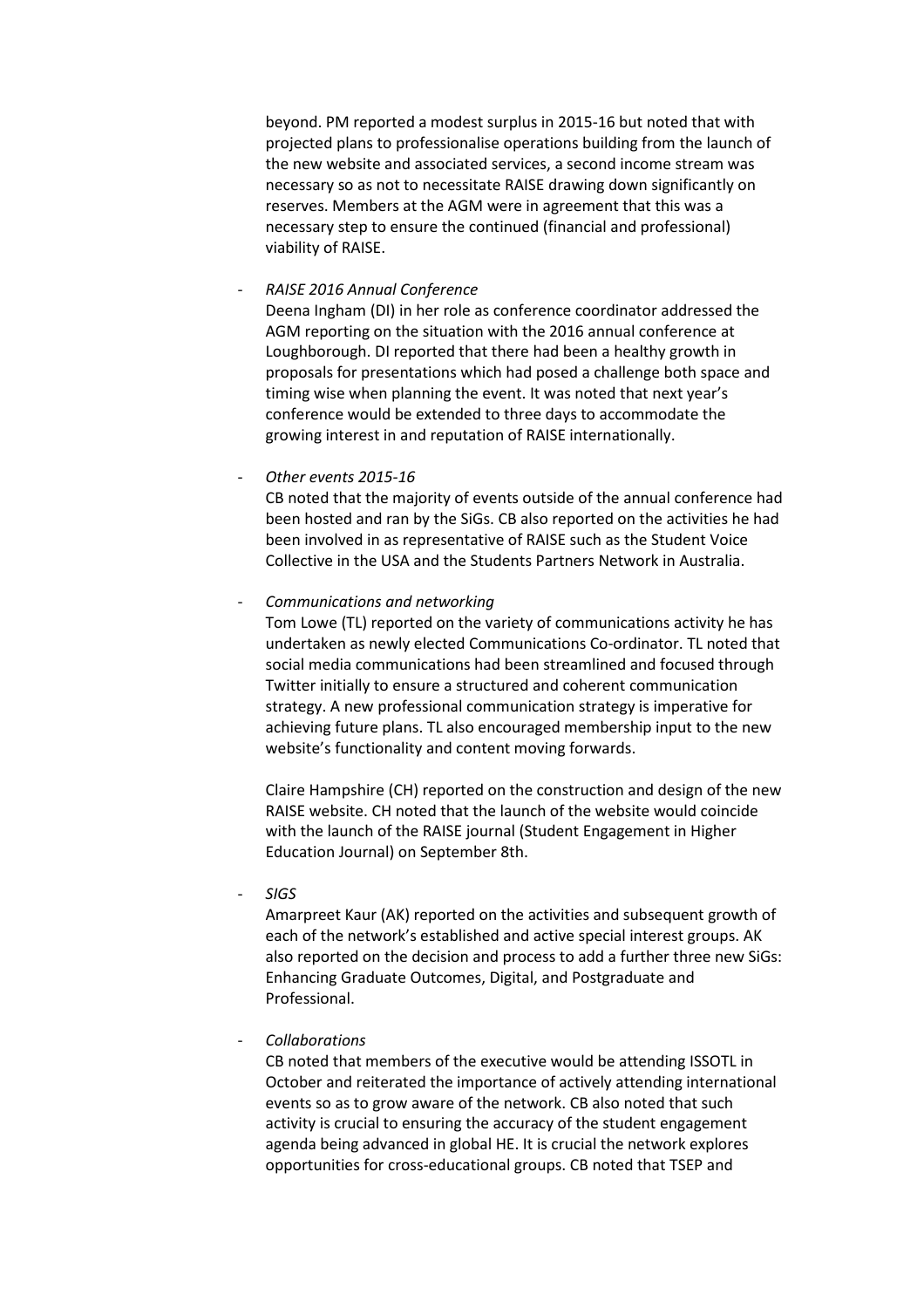SparQs are important bodies for the network.

- *Administrative support*

CB reported on the growing demands of running the network/organisation and increasing need for more administration support. Designated administration support is imperative for sustainability of RAISE and warranted the necessary investment – something which members of the AGM agreed.

- 5 **Looking to the future of RAISE** capacity building plans, and proposed projects and activities
	- a) CB opened out the discussion of new ideas and initiatives to consolidate and grow the reputation, scope and impact of RAISE. Linford Butler (LB) suggested student-centric initiatives as a potential approach, though noted concerns around the need for different modes of operating demanded by running purely student-focused events. That said, CB noted that with 60 students attending and/or presenting at RAISE 2016, the need for more focused student engagement initiatives is certainly warranted.
	- b) The AGM considered suggestions that RAISE might look to providing education and staff development services for which it is uniquely placed to deliver. However, it was noted that there is significant competition across the sector already in the domain of academic development, and so the organisation needs to think differently about how such initiatives and services could be rolled out. One suggestion was to approach universities, faculties and departments with the invitation to facilitate and/or support teaching and learning events.
	- c) The AGM considered the suggestion of a coordinated 'Roadshow' style initiative designed to share evidence of RAISE's work across the sector. It was agreed that the network much think differently about how it promotes itself and there is certain merit in a coordinated and coherent promotional initiative such as this. The cost of implementing such an initiative was noted.
	- d) DI added that developing resources to support the sector in development of niche and/or contemporary priorities in student engagement in HE – for example, training and resources for student-led practice (i.e., assessment). The discussion was extended to other aspects of student engagement with CB noting that there was certainly scope to explore the range and types of resources the organisation was in a position to offer.
	- e) Changes to membership and the need for subscription. The AGM considered the growing need to re-think the processes and conditions of membership in light of the projected plans for growth and sustainability of RAISE. The AGM considered the feasibility of a small annual charge of approx. £30-40 per member (and the option of this subsequently reducing conference and other event fees commensurately for members). It was noted that any revised membership involving subscription might include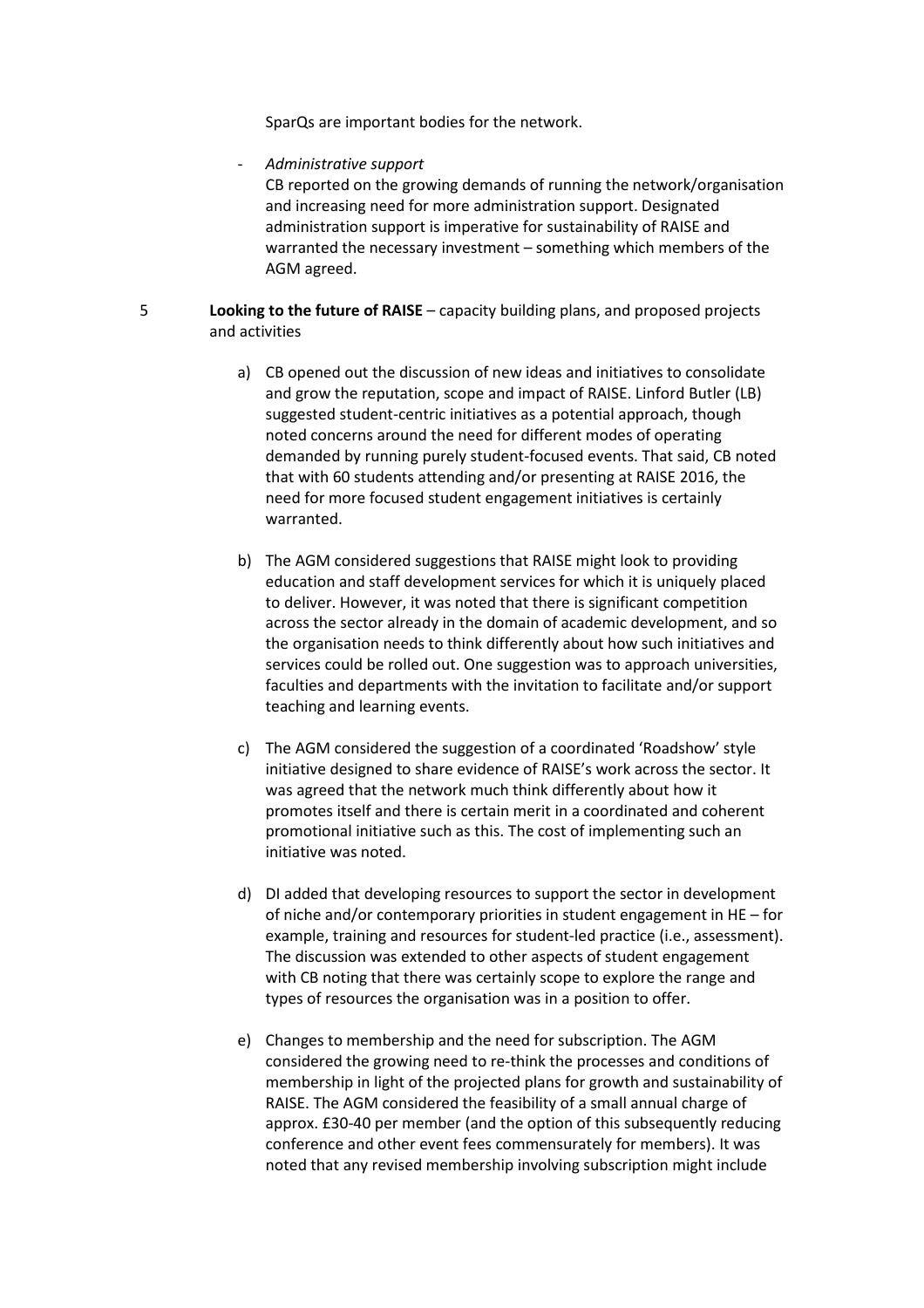access to the new RAISE journal (currently open access).

- f) A subscription fee was positively received by the AGM, with many recognising that many of the plans outlined for 2016-17 are likely to be resource intensive carrying a financial outlay.
- g) Jane Bartholomew (JB, NTU) noted that other sector organisations charged for institutional membership. CB proposed that this is something that would be considered in detail at the next Committee meeting. He suggested that members would be consulted before implementation.
- h) Gary Bishop (GB, Teeside) proposed one-off events as a channel to increasing membership in the future. Again, this was noted as a consideration moving forwards.
- 6 **RAISE Conference 2017** CB opened up discussion of the conference theme/subthemes for the 2017 conference. Some of the ideas muted were internationalisation and student engagement, student engagement across boundaries, and getting back to the basics (conceptual and theoretical ideas) of the student engagement agenda. Sub-themes included: professional and academic development for student engagement.
- 7 Any other business

None.

8 Date of next general meeting – September 2017

…

## Committee membership 2015-16

Colin Bryson (Chair) [Colin.bryson@newcastle.ac.uk](mailto:Colin.bryson@newcastle.ac.uk) Claire Hamshire (Vice Chair) chamshire@mmu.ac.uk Sam Elkington (Secretary) [Samuel.Elkington@beds.ac.uk](mailto:Samuel.Elkington@beds.ac.uk) Deena Ingham (Conf Organiser) [D.Ingham@lboro.ac.uk](mailto:D.Ingham@lboro.ac.uk)<br>Tom Lowe (Comm Officer) Tom.Lowe@winchester Tom Lowe (Comm Officer)<br>
Phil Mooney (Treasurer) [Tom.Lowe@winchester.ac.uk](mailto:Tom.Lowe@winchester.ac.uk)<br>
phil.mooney@canterbury.ac.u James Cantwell<br>
Linford Butler<br>
12356256@students.lincoln.a Kevin Campbell **Kevin**.Campbell2@gcu.ac.uk<br>
Hannah Erdem (195100175@tees.ac.uk Hannah Erdem  $\frac{Q5100175@tees.ac.uk}{amarpreet.Kaur@stu.m}$  $\frac{Q5100175@tees.ac.uk}{amarpreet.Kaur@stu.m}$  $\frac{Q5100175@tees.ac.uk}{amarpreet.Kaur@stu.m}$ Dan Derricott (Policy Officer)

Phil Mooney (Treasurer) [phil.mooney@canterbury.ac.uk](mailto:phil.mooney@canterbury.ac.uk)<br>Kathleen Gustin (Administrator) Kathleen.Gustin@newcastle.ac.u Kathleen Gustin (Administrator) <br>  $\frac{\text{Kathleen.Gustin@newcastle.ac.uk}}{\text{iamessccantwell@gmail.com}}$  $\frac{\text{Kathleen.Gustin@newcastle.ac.uk}}{\text{iamessccantwell@gmail.com}}$  $\frac{\text{Kathleen.Gustin@newcastle.ac.uk}}{\text{iamessccantwell@gmail.com}}$ Linford Butler [12356256@students.lincoln.ac.uk](mailto:12356256@students.lincoln.ac.uk)<br>
Kevin Campbell<br>
Kevin.Campbell2@gcu.ac.uk [amarpreet.kaur@stu.mmu.ac.uk](mailto:amarpreet.kaur@stu.mmu.ac.uk)<br>ddd4@leicester.ac.uk